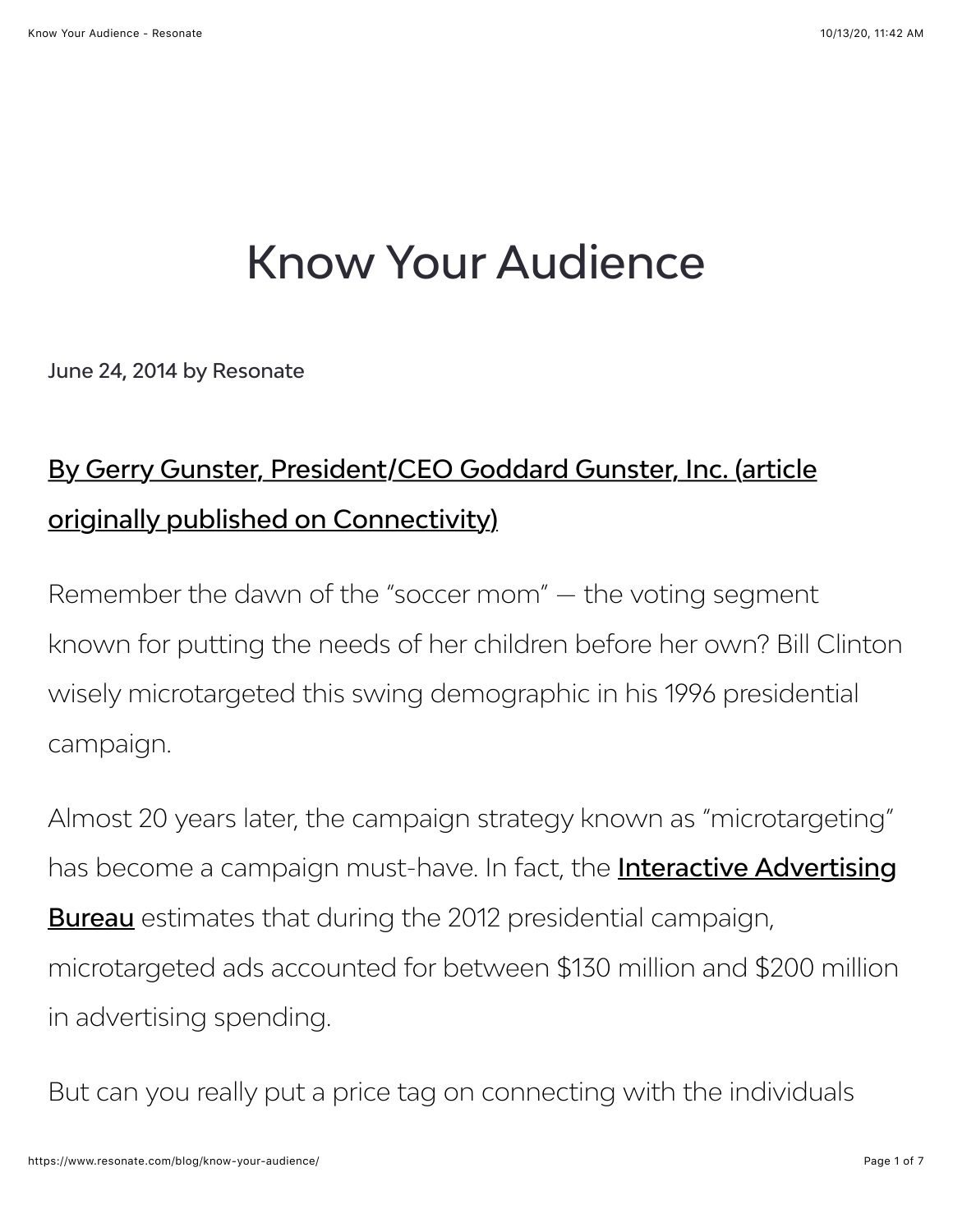who matter most to your campaign?

## Mother's Instinct

The American Lung Association recently launched an advocacy ad as part of its "**[Fighting for Air](https://fightingforair.org/)**" campaign. Fittingly titled, "Mother's Instinct," the ad urges constituents to pressure Congress to support full implementation of the Clean Air Act.



When I saw the ad last week, my initial reaction was that it went too far and that it felt a bit emotionally exploitative to use a baby. But without commentary, I showed the spot to my wife — the politically engaged mother of my two young children. Her response?

Let's just say, our representatives in Congress have already received some emails. The ad worked for her because it was meant for her.

# Finding Your Target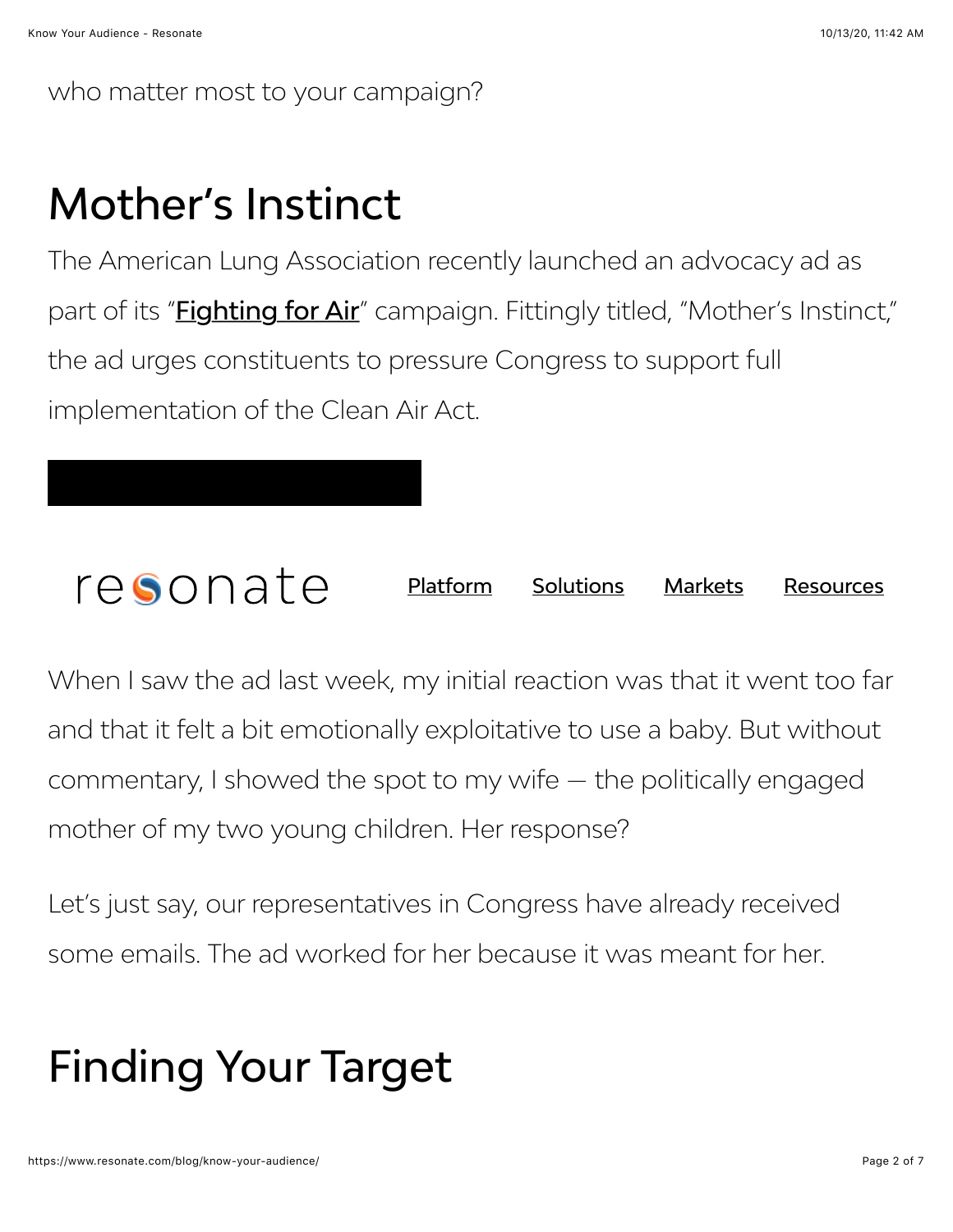For insight into why this ad makes an impact, I turned to **[Bryan Gernert](https://www.resonateinsights.com/about-us-5NT-2703JD.html)**, CEO of **[Resonate](https://www.resonateinsights.com/)**, which is the microtargeting intelligence firm I often use on my own campaigns.

## GG: Why should you identify the specific target audience before developing messages or outreach plans?

**BG:** If you want to communicate with people, you need to know why people are motivated to take actions. Why do certain images or certain types of languages resonate with some audiences, but not others? That's what microtargeting seeks to answer.

## GG: The American Lung Association ad targets mothers of young children. What do you know about this audience?

**BG:** "Mothers of young children" is pretty broad. We're talking about more than 2,000 unique characteristics. But I can tell you that on some level that segment is likely to have some crossover in terms of values, consumer preferences, and civic engagement levels.

When compared to the rest of the adult population, these moms are more likely to rank "Protecting Family" as one of their core values. On the issue of emissions regulations, you find a lot of room for movement as a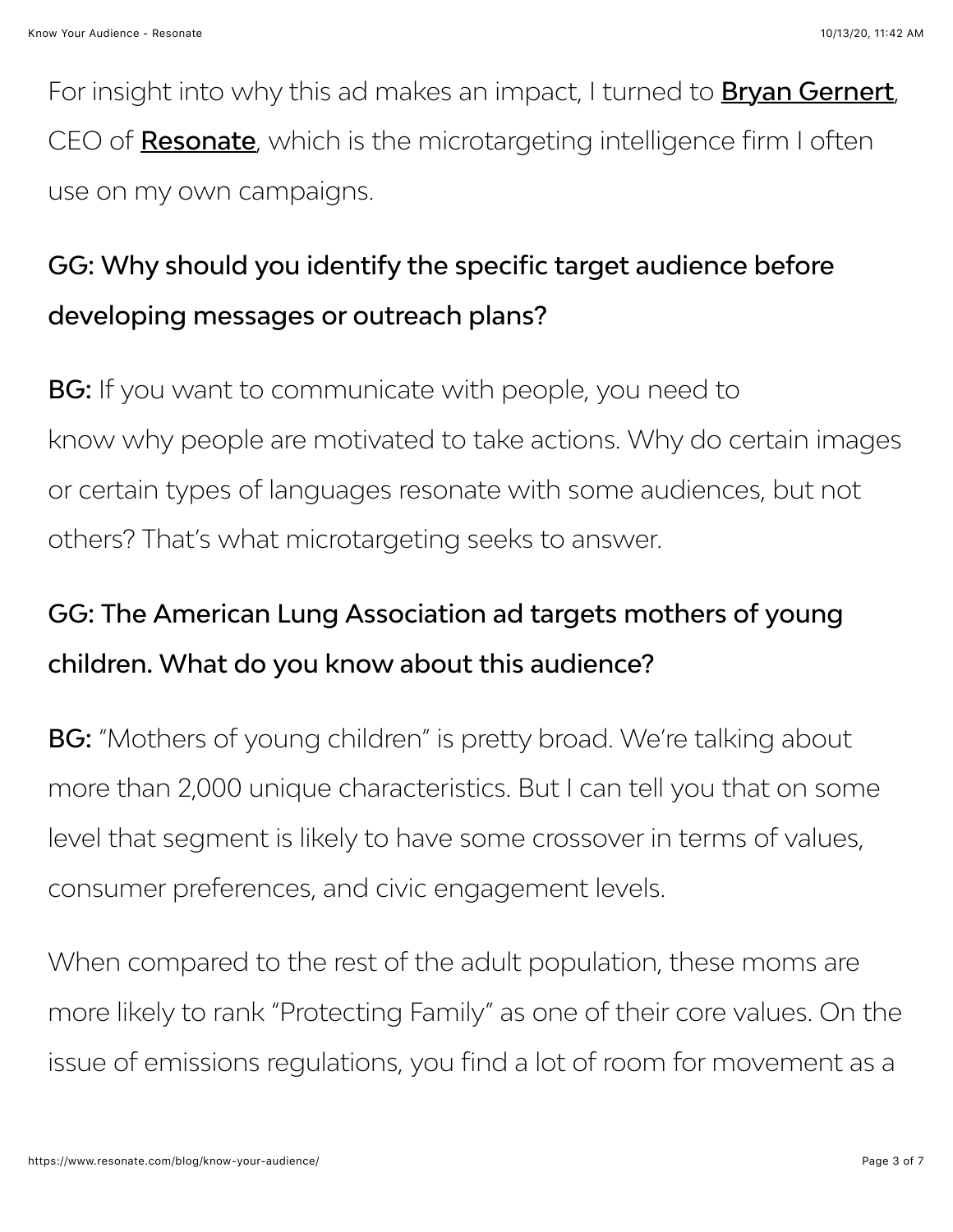large percentage (61%) reports that they are "undecided."

The bad news is that "mothers of young children" are also about 30% less likely to reach out to politicians on issues of importance.

#### GG: If this were your campaign, how would what you know about this target audience impact your outreach strategy?

BG: Well, from the start we know that for the ad to work it must not only persuade, it must also spur these mothers into actions they are statistically unlikely to take.

If it were my project, I would split the audience again so it looked like this:

Mothers who support regulations but who require encouragement for taking that extra step of contacting a politician

Politically-engaged mothers who are likely to respond without much prodding, but who need to be educated about the issue first

#### *[Read the original article here](https://connectivity.cqrollcall.com/know-your-audience-2/)*.

Categorized as: [Blog Page](https://www.resonate.com/blog/category/blog-page/), [News & Press](https://www.resonate.com/blog/category/news/)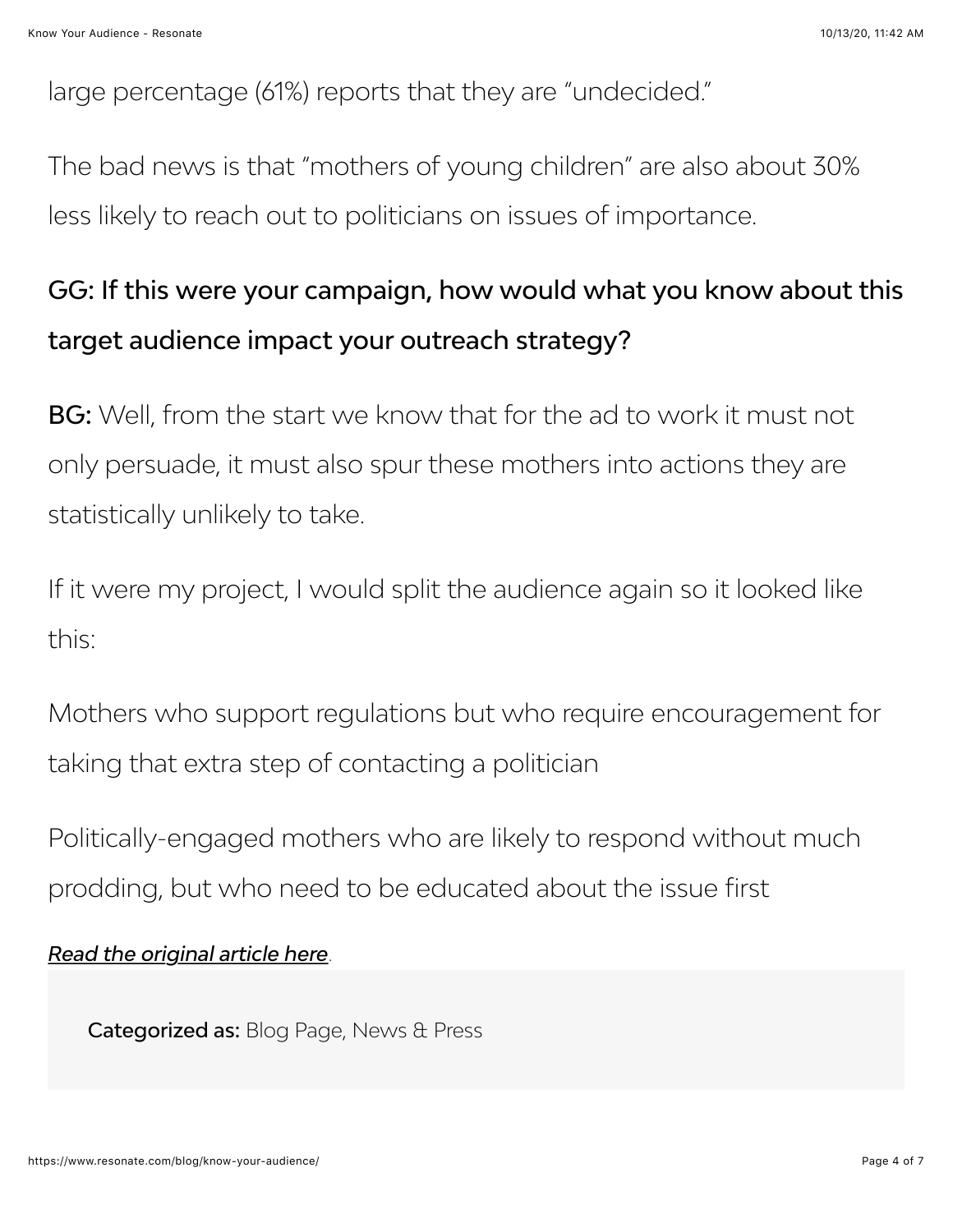#### Share this Post



# Ready to Put Resonate to Work?

Hundreds of consumer brands, ad agencies, and political and advocacy organizations are using Resonate's consumer insights to make better connections with their customers and yours. Don't let

your competition get ahead.

[Request a Demo](https://www.resonate.com/request-demo)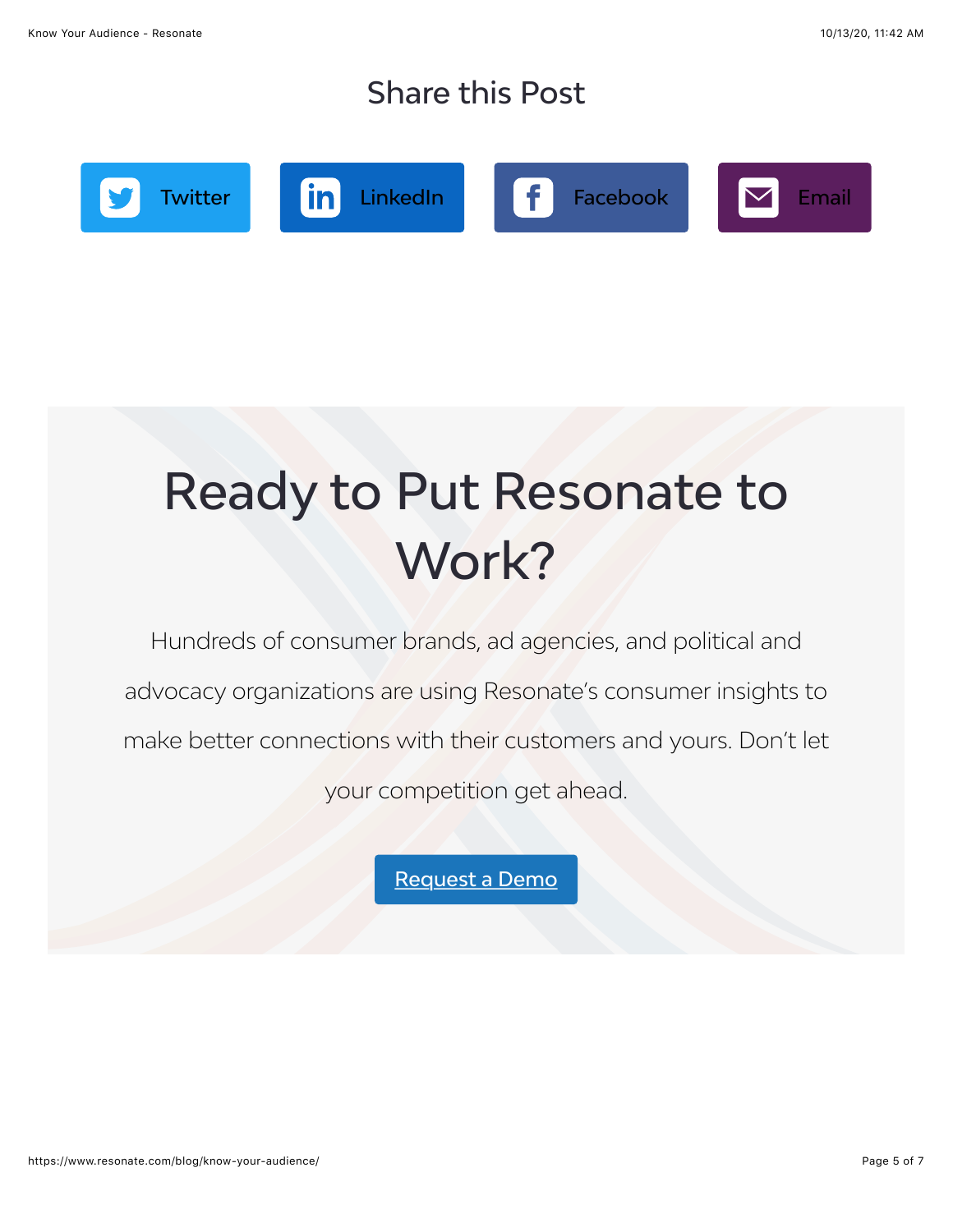https://www.resonate.com/blog/know-your-audience/ Page 6 of 7